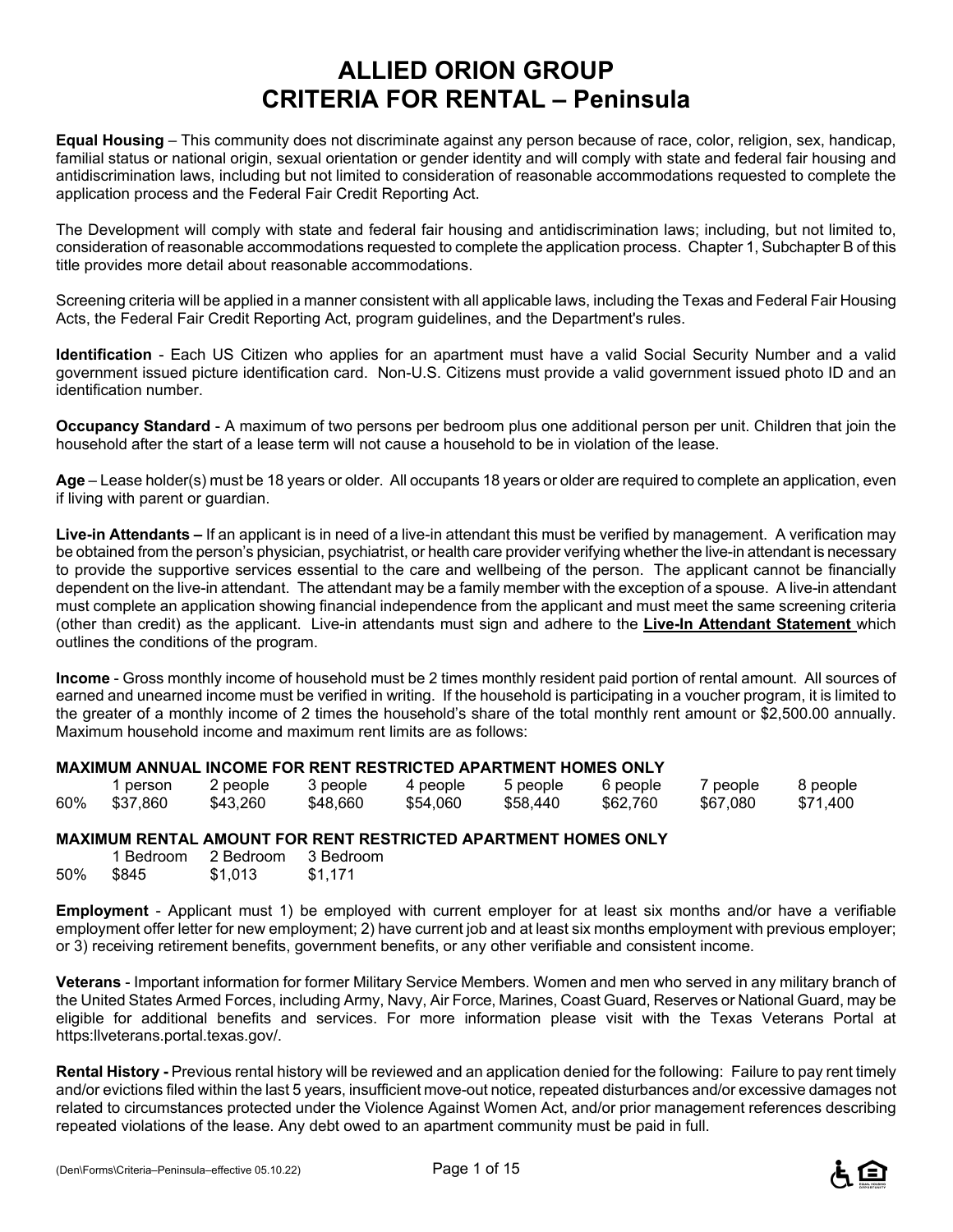**Credit** – Unsatisfactory credit references including any open bankruptcies, or no credit history may result in the requirement of an additional deposit or denial. Unsatisfactory credit shall be determined through a screening analysis report from First Advantage with a score below 450. The qualifying criteria includes an applicant's credit history, payment history, rent to income ratio, debt to income ratio, and rental history from the rental history database information available at the time the application is processed. The screening analysis report allows us to gather a comprehensive perspective of the applicant's risk level.

**Criminal Background** - No applicant, resident or occupant may have been convicted of the following criminal activity: Fraud or Fraud Related Crimes, Sexual Offenses including Registered Sex Offenders, Crimes of violence and threats of violence including homicide crimes, Crimes involving the manufacture, sale and/or distributions of drugs, Currently engaged in illegal use of a drug or pattern of illegal use of a drug that may threaten the health, safety, or right to peaceful enjoyment of the premises by other residents; Abuse or pattern of abuse of alcohol that may threaten the health, safety, or right to peaceful enjoyment of the premises by other residents; Theft Crimes involving force or violence, Kidnapping, Unlawful Restraint, Smuggling, and Trafficking of Persons, Arson, Burglary and Criminal Trespass, Public Indecency and Organized Crime Activity. This includes persons who have not yet satisfied the probationary period of a deferred adjudication.

Each person denied occupancy based on information obtained in the criminal background check, shall be allowed to appeal the denial and submit information that shows mitigating circumstances such as the facts and circumstances of the criminal conduct, the age of the applicant at the time of the crime, severity and recentness of the criminal conduct and rehabilitation efforts.

**Animals** – A maximum of 1 pet(s) per apartment is permitted. Dogs whose breed or dominant breed weight exceeds 20 pounds at maturity are not accepted. The following breeds or partial breeds are not permitted: rottweilers, pit bulls, akitas, dobermans, chows, German shepherds, and Australian shepherds. Exotic animals and reptiles are not accepted. Additional restrictions may apply.

Specific animal, breed, number, weight restrictions, pet rules, and pet deposits will not apply to households having a qualified service/assistance animal(s).

All animals must be photographed by management before approval.

**Assistance Animal -** Certain animals provide assistance or perform tasks for the benefit of a person with a disability. Such animals are often referred to as ''service animals,'' ''assistance animals,'' ''support animals,'' ''therapy animals,'' "companion animals," or "emotional support animals". The use of assistive animals is allowed as a reasonable accommodation.

Under both the Fair Housing Act and Section 504, in order for a requested accommodation to qualify as a reasonable accommodation, the requester must (1) have a disability, and (2) the accommodation must be necessary to afford a person with a disability an equal opportunity to use and enjoy a dwelling. To show that a requested accommodation may be necessary, there must be an identifiable relationship, or nexus, between the requested accommodation and the person's disability. In the case of assistance/service animals, an individual with a disability must demonstrate a nexus between his or her disability and the function the service animal provides.

The Property will verify the existence of the disability, and the need for the accommodation—if either is not readily apparent. Persons who are seeking a reasonable accommodation for an emotional support animal may be required to provide documentation from a physician, psychiatrist, social worker, or other mental health professional that the animal provides support that alleviates at least one of the identified symptoms or effects of the existing disability.

In accordance with HUD Final Rule (73 F.R. 63834) and 24 CFR part 5, subpart C, a reasonable accommodation may be denied under the following circumstances: (1) pose a direct threat to the health or safety of others (2) result in substantial physical damage to the property of others unless the threat can be eliminated or significantly reduced by a reasonable accommodation (3) pose an undue financial and administrative burden; or (4) fundamentally alter the nature of the Property's operations.

The Property may exclude an assistance animal when that animal's behavior poses a direct threat and its owner takes no effective action to control the animal's behavior so that the threat is mitigated or eliminated. The determination of whether an assistance animal poses a direct threat will be based on an individualized assessment that is based on objective evidence about the specific animal in question, such as the animal's current conduct or a recent history of overt acts. The assessment will consider the nature, duration, and severity of the risk of injury; the probability that the potential injury will actually occur; and whether reasonable modifications of rules, policies, practices, procedures, or services will reduce the risk. In evaluating a recent history of overt acts, the Property shall take into account whether the assistance animal's owner has taken any action that has reduced or eliminated the risk. (Ex: obtaining specific training, medication, or equipment for the animal) This direct threat provision of the Fair Housing Act requires the existence of a significant risk—not a remote or speculative risk. Accordingly, the determination will not be the result of fear or speculation about the types of harm or damage an animal may cause, or evidence about harm or damage caused by other animals.

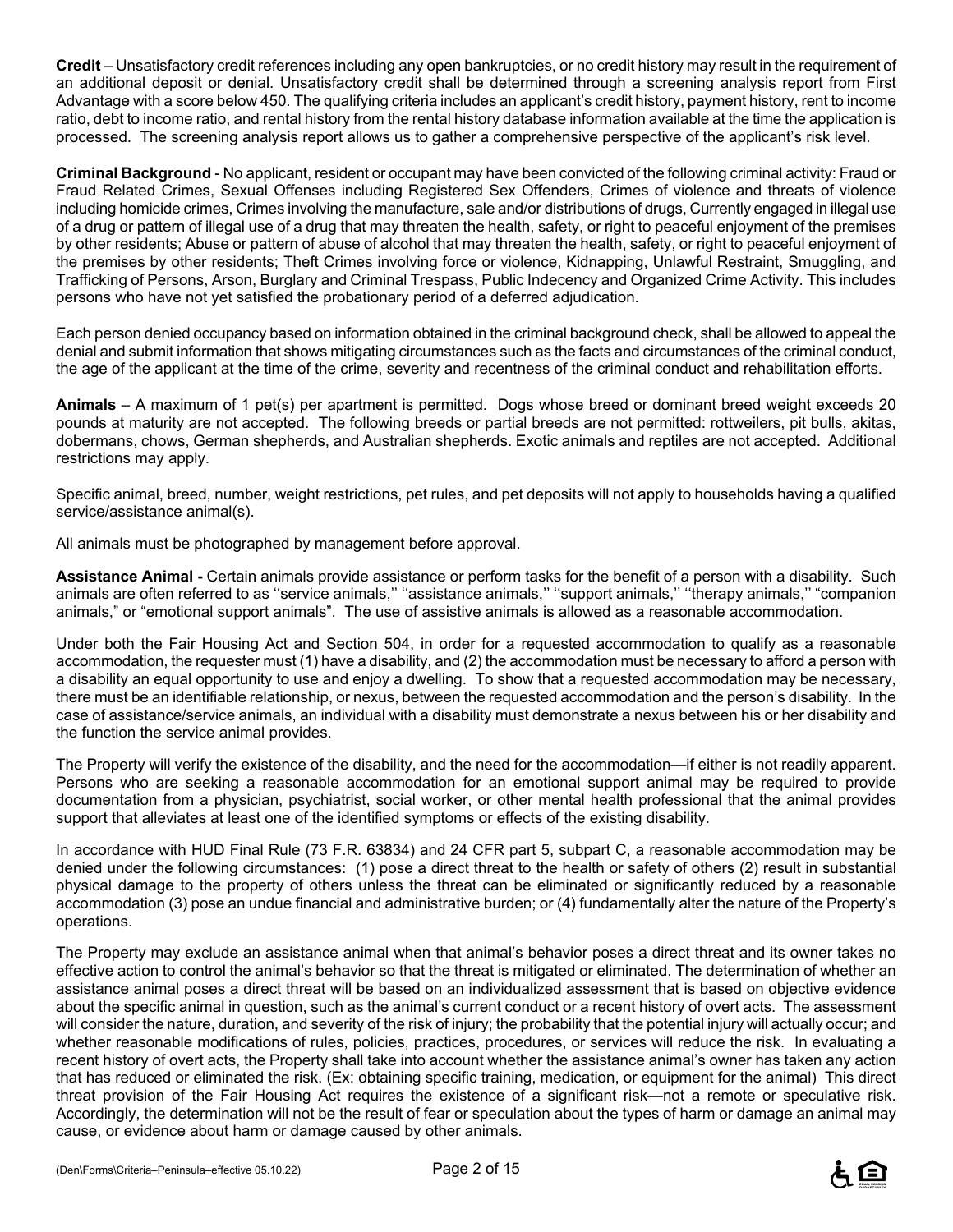The HUD Final Rule requires a person with a disability who uses an assistance animal to be responsible for the animal's care, maintenance, and control. This includes picking up and disposing of his or her assistance animal's waste.

**Pet Deposit and Other Charges** – A Pet Deposit in the amount of \$200 will be charged. Pet Rent in the amount of \$0.00 will be charged monthly for each pet.

**Application Fee** – A \$16.50 non-refundable application fee is required for the first per person over the age of 18 years. A \$25.50 non-refundable application fee is required for couples. An additional \$11.00 is required for each additional person over the age of 18 years.

**Security Deposits** – A fully refundable security deposit is due upon execution of the lease agreement. The fully refundable security deposit will be no more than the equivalent of one month's rent. The following fully refundable security deposits will be charged – 1 Bdrm - \$200; 2 Bdrm - \$300; 3 Bdrm - \$400.

**Students** – Certain restrictions apply to applicants whose household contains only full time students. Student status includes those attending public or private elementary schools, middle or junior high schools, senior high schools, colleges, universities, technical, trade or mechanical schools, but does not include those attending on-the-job training courses.

Exceptions to this policy include the following:

- At least one student receiving assistance under title IV of the Social Security Act (ex: payments under AFDC)
- At least one student was previously under the care and placement responsibility of the state agency responsible for administering foster care
- At least one student participates in a program receiving assistance under the Job Training Partnership Act (JTPA), Workforce Investment Act or under other similar federal, state or local job training program
- At least one student is a single parent with child(ren) and this parent is not a dependent of another individual and the child(ren) is/are not dependent(s) of someone other than a parent
- Are the students married and entitled to file a joint tax return

**Section 8** – All Section 8 Voucher holders are welcome to apply for residency and will be provided the same consideration as all other applicants.

**Waiting List -** When there are more applicants/residents than apartment vacancies at Peninsula management will establish and maintain an applicant wait list. The wait list order shall group applicants/residents by the unit size and date the application is received in the management office. When an apartment becomes available the first position applicant/resident on the wait list for that unit size will be contacted for possible residency. If management is unable to reach the applicant/resident within 24 hours, the applicant/resident will be removed from the wait list. The next position applicant/resident will then be contacted for the vacancy. The applicant/resident is responsible for keeping all contact information current. Any changes to the application such as address or contact information must be made in writing. The property will conduct outreach as necessary to ensure that the property has a sufficient number of applicants on the waiting list to fill anticipated vacancies and to assure that the property is affirmatively furthering fair housing and complying with the Fair Housing Act. Priority for accessible units shall be given to an applicant/resident that requires accessible features or an applicant/resident with a disabled household member that requires accessible features. The waitlist shall consist of no more than 30 applicants/residents at any time per unit size or with lower rent restricted units. Current residents on the waiting list will be given the same consideration as applicants on the waiting list unless an emergency or special needs request is necessary. For communities with mixed income units, applicants and current resident will be placed on the appropriate waitlist based on their income qualifications, unit size and date the application is received in the management office. The waitlist will be updated as needed to ensure that all applicants/residents and applicant/resident information is current and timely. To update the waiting list, the property will attempt to make contact via the phone number listed on the application to each applicant/resident on the waitlist to determine whether the applicant/resident continues to be interested in, and to qualify for, the program. The update request will provide a deadline of 48 hours by which the applicant/resident must respond and will state that failure to respond will result in the applicant's/ resident's name being removed from the waiting list. The property will close the waiting list if it has an adequate pool of applicants to fill projected vacancies. The number of applicants needed before closing the waitlist shall be set by the property and detailed in the property criteria. **Recertification(s) –** This development has elected not to do annual recertifications. Each existing household will be required to complete an Annual Eligibility Certification (AEC) keeping their move-in designation. A reasonable accommodation may be requested for applicants needing alternative methods of contact to update information.

**Closing the Waitlist –** Peninsula Park's waitlist will not close.

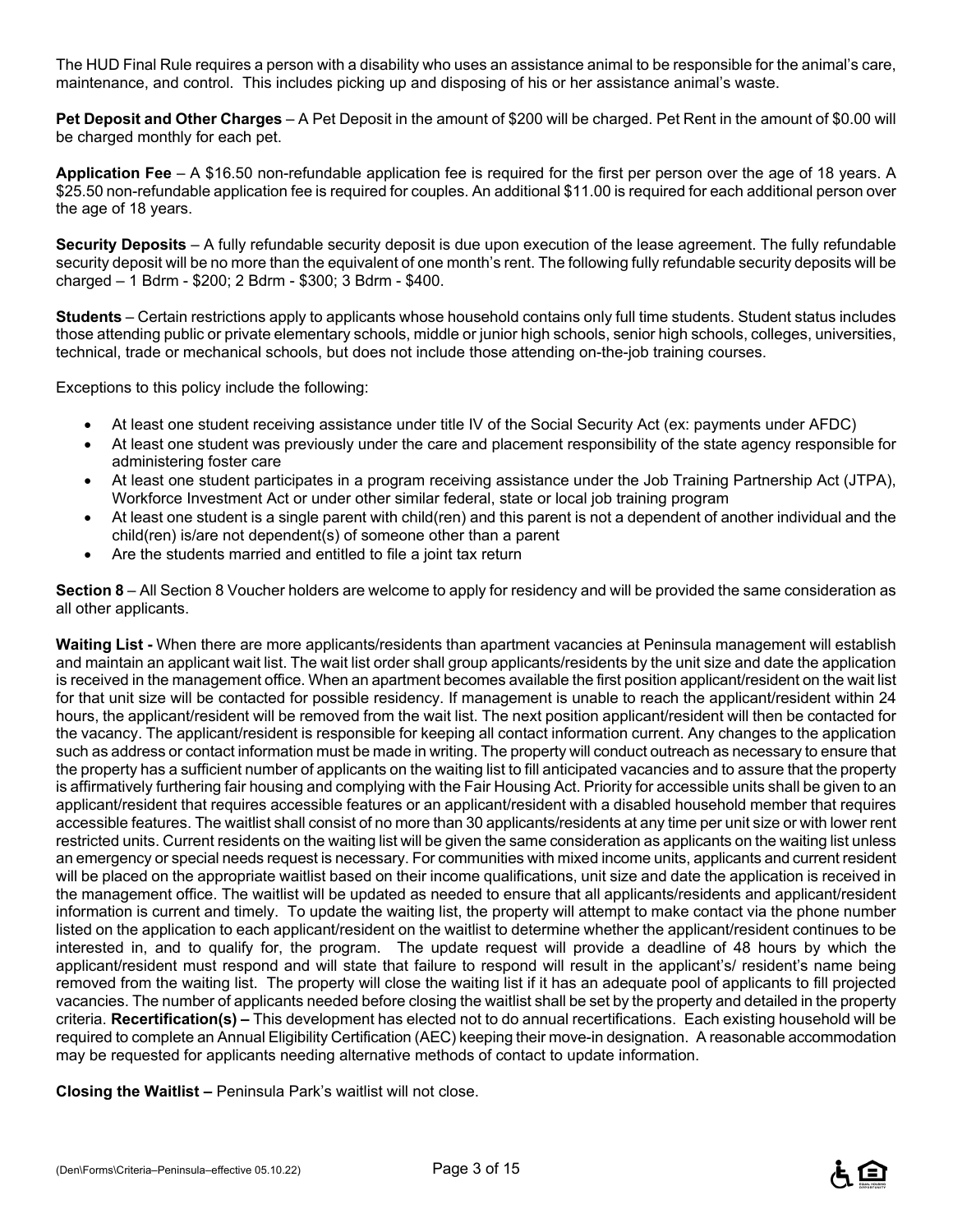**Recertification(s)** – This development has elected not to do annual income recertifications. Each existing household will be required to complete an Annual Eligibility Certification (AEC) keeping their move-in designation.

**VAWA PROTECTIONS** - The Property is sensitive to the barriers of participation that accompanies applicants that are protected by the Violence Against Women Act. Please refer to the "Notice of Occupancy Rights" under the "Violence Against Women Act" documentation that will be provided to you upon execution of this Criteria. The Property may request in writing that the victim, or a family member on the victim's behalf, certify that the individual is a victim of abuse.

**Denial of Application** – If your application is denied for any reason, applicant will be provided a notification of denial, via in person, USPS, facsimile or email, which will include a phone number to the third party provider of information that resulted in the decision for denial within 7 days. This notice will include copies of HUD 5380, HUD 5381 and 5382. The applicant has fourteen (14) days to request an appeal in writing or request a meeting to discuss the rejection. If an appeal is requested due to the denial a second review of all documentation will be made by the compliance manager or someone who did not take part in the original decision. Notification will be by phone followed up in writing via e-mail or sent by USPS mail within 7 days. Should changes in circumstances arise from original application date, you may reapply after 90 days.

**Grievance Procedure-** If an applicant or resident disagrees with management policies, action or failure to act in accordance with the rental criteria or lease agreement the following procedures to mediate the resident disagreement with management will be:

- The applicant/resident will be given the opportunity to communicate their concerns to the community manager. If a resolution cannot be agreed upon,
- The applicant/resident may put their disagreement in writing to be reviewed by the property supervisor via: \*The property manager will forward to the supervisor
	- \*Fax to the Corporate Office: Fax # (713)622-4762
	- \*USPS to the Corporate office at Allied Orion Group, 2051 Greenhouse Road, Suite 300, Houston TX 77084
- An acknowledgement of receipt by Allied Orion Group will be sent to the applicant/resident within (15) days of receiving the written disagreement.
- The Property Supervisor will then review the written disagreement, research the situation and respond in writing with the decision within thirty (30) days of receiving the disagreement.
- ALL individual applicant/resident disagreements with management will be conducted privately in the on-site community manager's office.

**Unit Transfer Policy –** This development has satisfied the election per the IRS form 8609 by completing the fifteen (15) year compliance period. Transfers within the same multiple building project are allowed, regardless of the household's income at the most current certification. If transferring to same size unit, rent will remain the same if a rent increase has occurred in the last 12 months. Existing resident(s) must meet income/rent restrictions as outlined in criteria for rental. Residents who already reside in the development, or applicants on the waiting list, will be screened based on the original criteria that was in effect at the time the household originally applied at the development. Resident(s) electing to transfer must sign and date the Tenant Rights and Resource Guide Acknowledgement form and HUD 5380, 5381 and 5382 Acknowledgement form. Certification date follows the household, not the unit. A new application deposit will be required and converted to a security deposit once approved for the new unit and upon execution of the lease. Current unit deposit will be refunded if there are no damages to the current unit. Preinspection of the unit will be conducted prior to any transfer approval. If transfer is to accommodate a request for an accessible unit/reasonable accommodation, the security deposit will be waived. The Property does not offer a preference or give a priority to any applicant not residing on the Property over those already residing at the Property when the existing tenant is seeking a unit with a lower or higher income restriction than the unit they currently occupy. Existing tenants will be entered on the waitlist using the same process as applicants not currently residing at the Property. A preference shall be granted for a transfer by an existing tenant that needs an accessible unit/reasonable accommodation over applicants on the waiting list. A preference shall be granted for a transfer by an existing tenant that needs to transfer based on protections under the Violence against Woman Act over applicants on the waiting list. Priority for accessible units/reasonable accommodations shall be given to an applicant that requires accessible features or an applicant with a disabled household member that requires accessible features.

**Emergency Transfer -** If the dwelling unit is damaged or a condition inside the unit exist which is a hazard to life, health, or safety of the occupants, the property will move the resident to the first available unit, if available, where necessary repairs cannot be made within a reasonable time. If the occupant must be placed on the waitlist, they shall be placed at the top of the waitlist and occupy the next available unit.

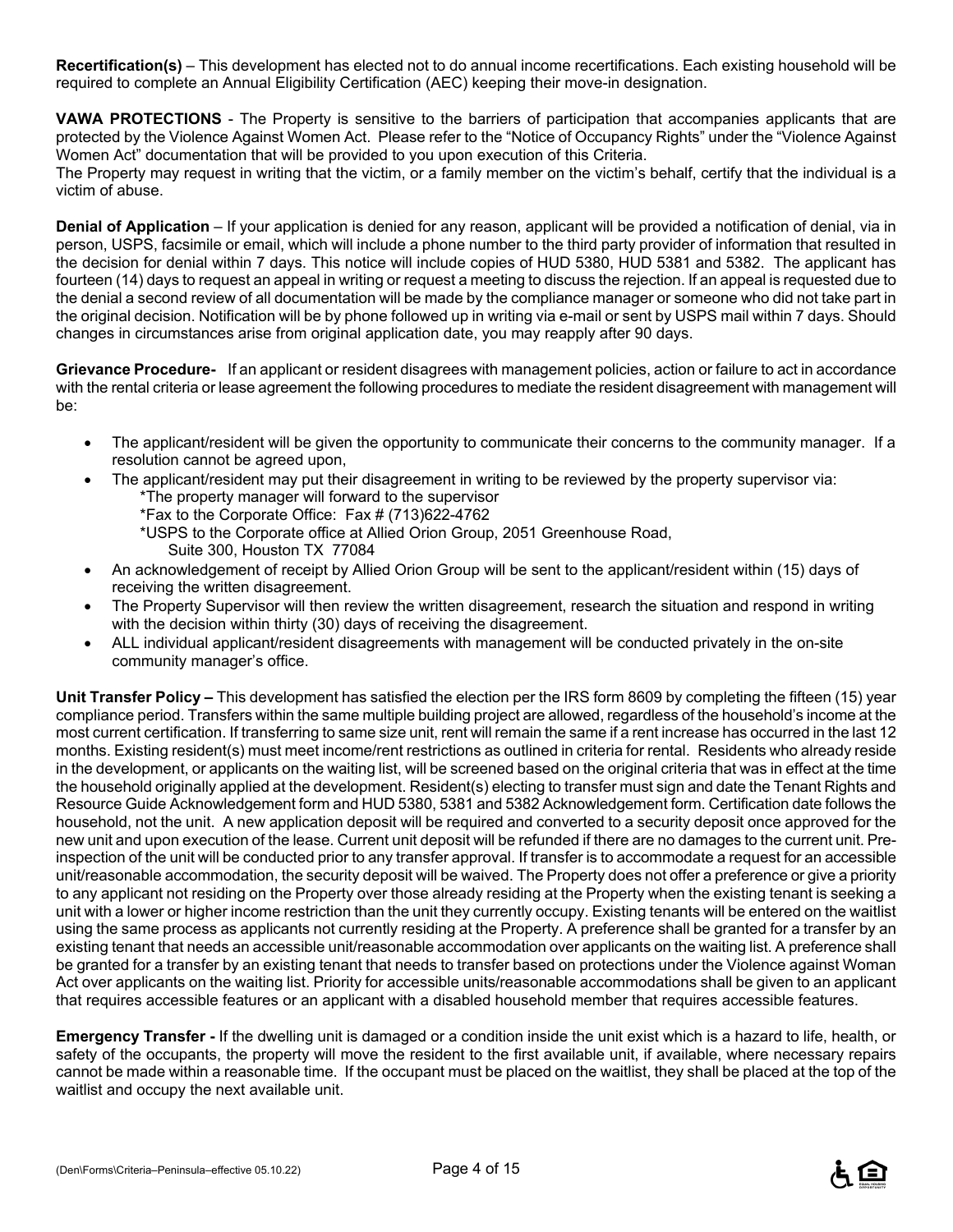**Non-Renewals and Terminations of Lease Contracts for Existing Households –** Existing households that are not allowed to renew and their lease is being terminated will be handled as allowed under the program. A specific reason for termination or non-renewal will be addressed in writing on the Advance Notice of Lease Termination form or renewal period for TDHCA regulated Affordable Housing Notification form .This property operates in compliance with the Violence Against Women Act (VAWA) and will comply to non-renewals and termination of the lease contract accordingly. The HUD 5380 and 5382 forms will be given to each existing household along with the non-renewal/lease termination notice. If you are a victim of domestic violence, sexual assault, dating violence or stalking, you as well as members of your family, may have protection from being denied housing or from losing housing as a consequence of domestic violence, sexual assault, dating violence or stalking. If you are a person with a disability, and if there is a reasonable accommodation that you would like to request in response to this notice, you have a right to do so under the Fair Housing Act. Person(s) with a disability and or reasonable accommodation, request will not be non-renewed or terminated from the lease contact solely based on a person(s) with a disability and or reasonable accommodation request. Appeal procedures will be included, but not limited to notification of a supervisor and/or compliance for appeal review, for these households. If an appeal is requested due to the outcome of non-renewal and termination of the lease contract for existing households a reconsideration process will take place. A reconsideration is a complete review of your claim by someone who did not take part in the first decision. Management will look at all the evidence submitted from the original decision, plus any new evidence.

**Disability Qualifications** - A special needs individual person is defined as having a physical or mental impairment, which substantially limits one or more major life activities (i.e. self-care, performing manual tasks, walking, seeing, hearing, speaking, breathing, learning or working). Physical or mental impairments entail a lengthy list of infirmities which can include, but are not necessarily limited to, such diseases and conditions as orthopedic, visual, speech and hearing impairments, Cerebral Palsy, Autism, Epilepsy, Muscular Dystrophy, Multiple Sclerosis, Cancer, Heart Disease, Diabetes, Human Immune deficiency Virus (HIV) or (AIDS) infection, mental retardation, emotional illness, drug addiction (OTHER THAN ADDICTION CAUSED BY CURRENT ILLEGAL USE OF CONTROLLED SUBSTANCE.), Alcoholism.

Certain apartments are constructed as accessible for individuals with a disability. If a disabled person requests an accessible apartment that is currently occupied by a non- disabled person, the non- disabled person must move out of that apartment within 30 days.

If an accessible unit is not available for a qualified disabled applicant, the applicant shall not be denied housing. No disabled applicant shall be required to lease an accessible unit. No applicant is required to provide specific medical or disability information other than the disability verification that is requested to verify eligibility for reasonable accommodations.

**Reasonable Accommodations –** Applicants with a disability may request a reasonable accommodation during the application process or at any other time verbally or in person to the Property Manager. All requests will be responded to within seven (7) business days.

**Privacy Policy for Personal Information of Rental Applicant and Residents -** We are dedicated to protecting the privacy of your personal information, including your Social Security Number and other identifying or sensitive personal information. Our policy and procedures are designed to help ensure that your information is kept secure, and we work to follow all federal and state laws regarding the protection of your personal information. While no one can guarantee against identity theft or the misuse of personal information, protecting the information you provide us is a high priority to our company and staff. If you have concerns about this issue, please feel free to share them with us.

**How Personal Information is collected and Applications are accepted:** You will be asked to furnish some personal information when you apply to rent from us. This information will be on the rental application form or other document that you provide to us or to an apartment locator service, either on paper, fax or e-mail. Applicant and Residents may apply by USPS at 4855 West Fuqua; Houston, TX 77045 or in person. Alternative method is by email at peninsula@alliedorion.com. Original signatures will be required on all paperwork at move-in.

**How and When Information is used:** We use this information for our business purposes only as it relates to leasing a dwelling to you. Examples of these uses include but are not limited to, verifying statements made on your rental application (such as your rental, credit and employment history), reviewing your lease for renewal and enforcing your lease obligations (such as to obtain payment for money you may owe us in the future).

**How the Information is Protected and Who has Access:** We allow only authorized persons to have access to your personal information, and we keep documents and electronic records containing this information in secure areas and systems.

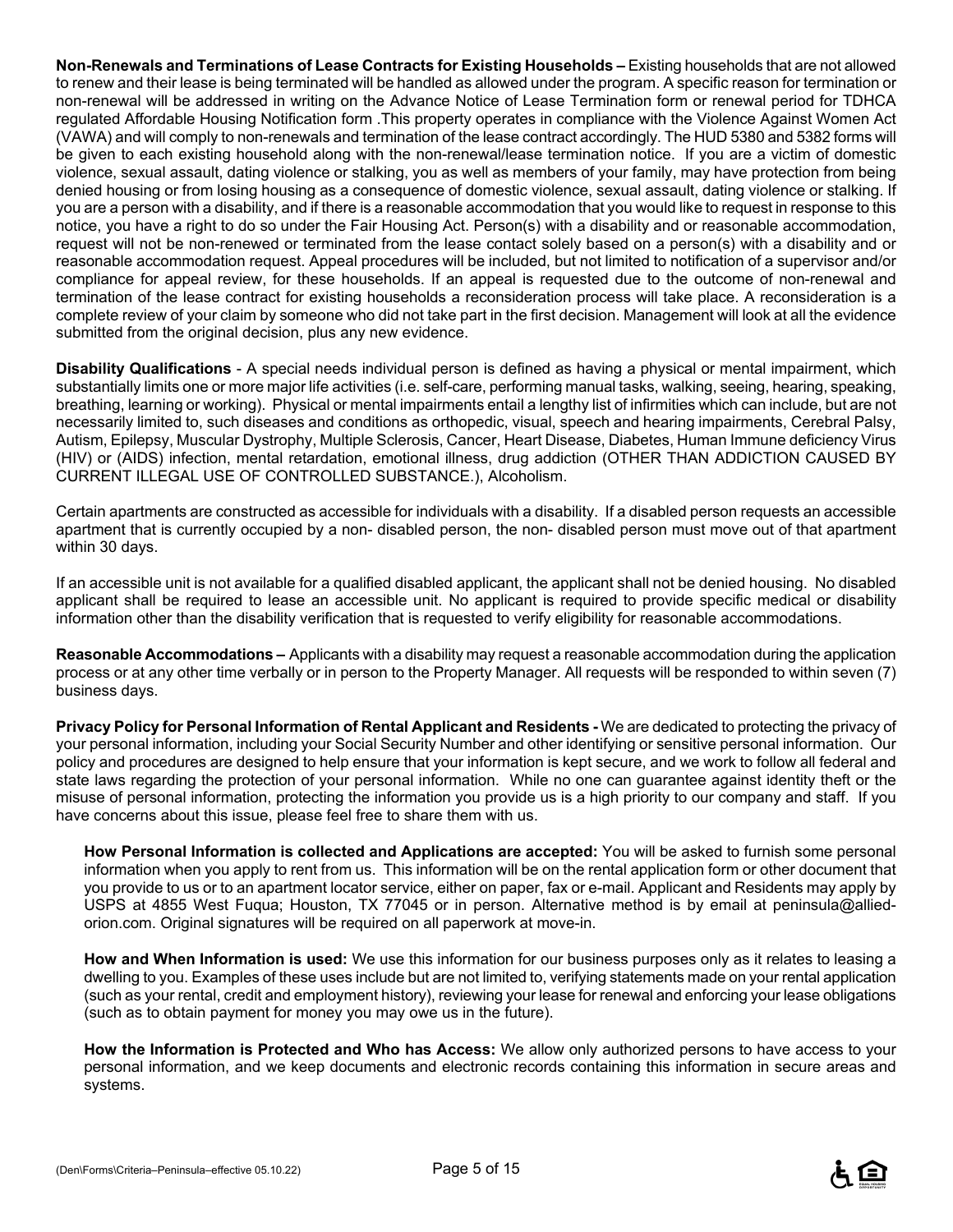**How the Information is Disposed of:** After we no longer need or are required to keep your personal information, we will store or destroy it in a manner designed to prevent unauthorized persons from accessing it. Our disposal methods will include shredding, destruction or obliteration of paper documents and destruction of electronic files.

**Locator Services:** If you found us through a locator service, please be aware that locator services are independent contractors and are not our employees or agents – even though they may initially process rental applications and fill out lease forms. You should require any locator services you use to furnish you their own privacy policies.

**Policies and Procedures:** Copies of all policies and procedures referenced in this rental criteria are available upon request to applicants/tenants or their representatives.

**I understand and accept these qualifying standards and have truthfully answered all questions. I understand that falsification of Rental Application information will lead to denial of rental. Rental Criteria does not constitute a guarantee or representation that resident or occupants currently residing in the community have not been convicted or are not subject to deferred adjudication for felony. Management's ability to verify this information is limited to the information made available by the agencies and services used. It does not insure that all individuals reside in on or visiting the community conforms to these guidelines**.

**I have received a copy of the "Notice of Occupancy Rights" under the "Violence Against Women Act" and the certification documentation.** 

Applicant Signature Date

\_\_\_\_\_\_\_\_\_\_\_\_\_\_\_\_\_\_\_\_\_\_\_\_\_\_\_\_\_\_\_\_\_\_\_\_\_\_\_\_ \_\_\_\_\_\_\_\_\_\_\_\_\_

\_\_\_\_\_\_\_\_\_\_\_\_\_\_\_\_\_\_\_\_\_\_\_\_\_\_\_\_\_\_\_\_\_\_\_\_\_\_\_\_ \_\_\_\_\_\_\_\_\_\_\_\_\_ Applicant Signature Date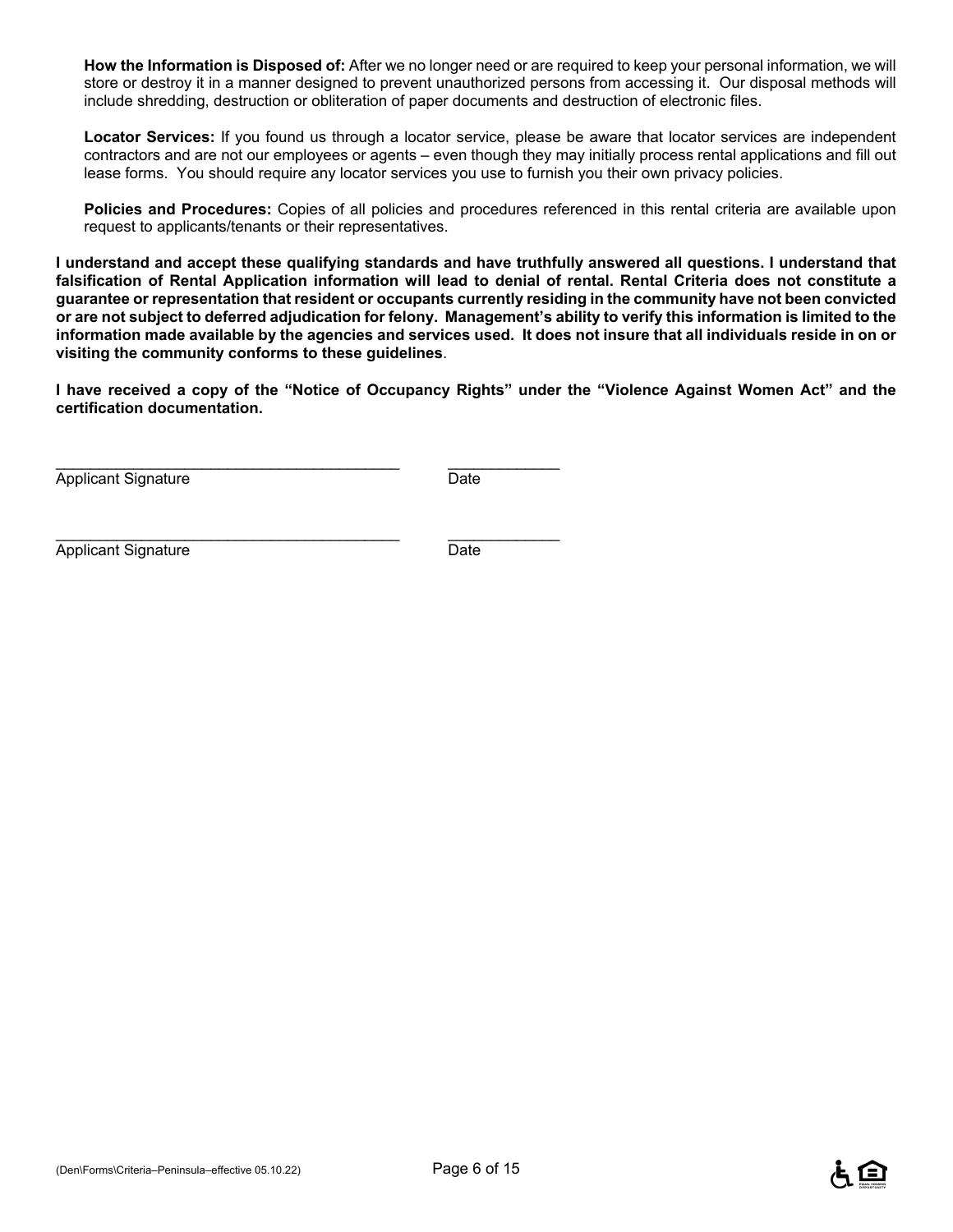## **NOTICE OF OCCUPANCY RIGHTS UNDER THE VIOLENCE AGAINST WOMEN ACT**

#### **Peninsula**

#### **Notice of Occupancy Rights under the Violence Against Women Act**<sup>1</sup>

#### **To all Tenants and Applicants**

The Violence Against Women Act (VAWA) provides protections for persons that have been subject to domestic violence, dating violence, sexual assault, or stalking.2 VAWA protections are available equally to all individuals regardless of sex, gender identity, or sexual orientation.<sup>3</sup> The Texas Department of Housing and Community Affairs is the State agency that oversees (please circle the covered program) **the Housing Tax Credit, HOME Multifamily, HOME Tenant Based Rental Assistance, Tax Credit Assistance Program-Repayment Funds, National Housing Trust Fund, Emergency Solutions Grant, and the Housing Choice Voucher Program "covered program".** This notice explains your rights under VAWA. A U.S. Department of Housing ("HUD") approved certification form is attached to this notice. You can fill out this form to show that you are or have been subject to domestic violence; dating violence, sexual assault, or stalking, and that you wish to use your rights under VAWA.

#### **Protections for Applicants**

If you otherwise qualify for assistance under **the Housing Tax Credit Program,** you cannot be denied admission or denied assistance because you are or have been subject to domestic violence, dating violence, sexual assault, or stalking.

#### **Protections for Tenants**

If you are receiving assistance under **the Housing Tax Credit Program,** you may not be denied assistance, terminated from participation, or be evicted from your rental housing because you are or have been subject to domestic violence, dating violence, sexual assault, or stalking.

Also, if you or an affiliated individual of yours is or has been subject to of domestic violence, dating violence, sexual assault, or stalking by a member of your household or any guest, you may not be denied rental assistance or occupancy rights under **the Housing Tax Credit Program** on the basis of criminal activity directly relating to that domestic violence, dating violence, sexual assault, or stalking.

Affiliated individual means your spouse, parent, brother, sister, or child, or a person to whom you stand in the place of a parent or guardian (for example, the affiliated individual is in your care, custody, or control); or any individual, tenant, or lawful occupant living in your household.

#### **Removing the Abuser or Perpetrator from the Household**

**Peninsula** may divide (bifurcate) your lease in order to evict the individual or terminate the assistance of the individual who has engaged in criminal activity (the abuser or perpetrator) directly relating to domestic violence, dating violence, sexual assault, or stalking.

If **Peninsula** chooses to remove the abuser or perpetrator, **Peninsula** may not take away the rights of eligible tenants to the unit or otherwise punish the remaining tenants. If the evicted abuser or perpetrator was the sole tenant to have established eligibility for assistance under the program, **Peninsula** must allow the tenant who is or has VAWA protections and other household members to remain in the unit for a period of time, in order to establish eligibility under the program or under another HUD housing program covered by VAWA, or, find alternative housing.

In removing the abuser or perpetrator from the household, **Peninsula** must follow Federal, State, and local eviction procedures. In order to divide a lease, **Peninsula** may, but is not required to, ask you for documentation or certification of the incidences of domestic violence, dating violence, sexual assault, or stalking (such as HUD's self-certification form 5382).

÷



<sup>1</sup> Despite the name of this law, VAWA protection is available regardless of sex, gender identity, or sexual orientation.

<sup>2</sup> The VAWA statute uses the term victims to describe those with VAWA protections, but the Department herein refers to this class of persons as subject to protections under VAWA.

<sup>3</sup> Housing providers in the covered programs cannot discriminate on the basis of any protected characteristic, including race, color, national origin, religion, sex, familial status, disability, or age. HUD-assisted and HUD-insured housing must be made available to all otherwise eligible individuals regardless of actual or perceived sexual orientation, gender identity, or marital status.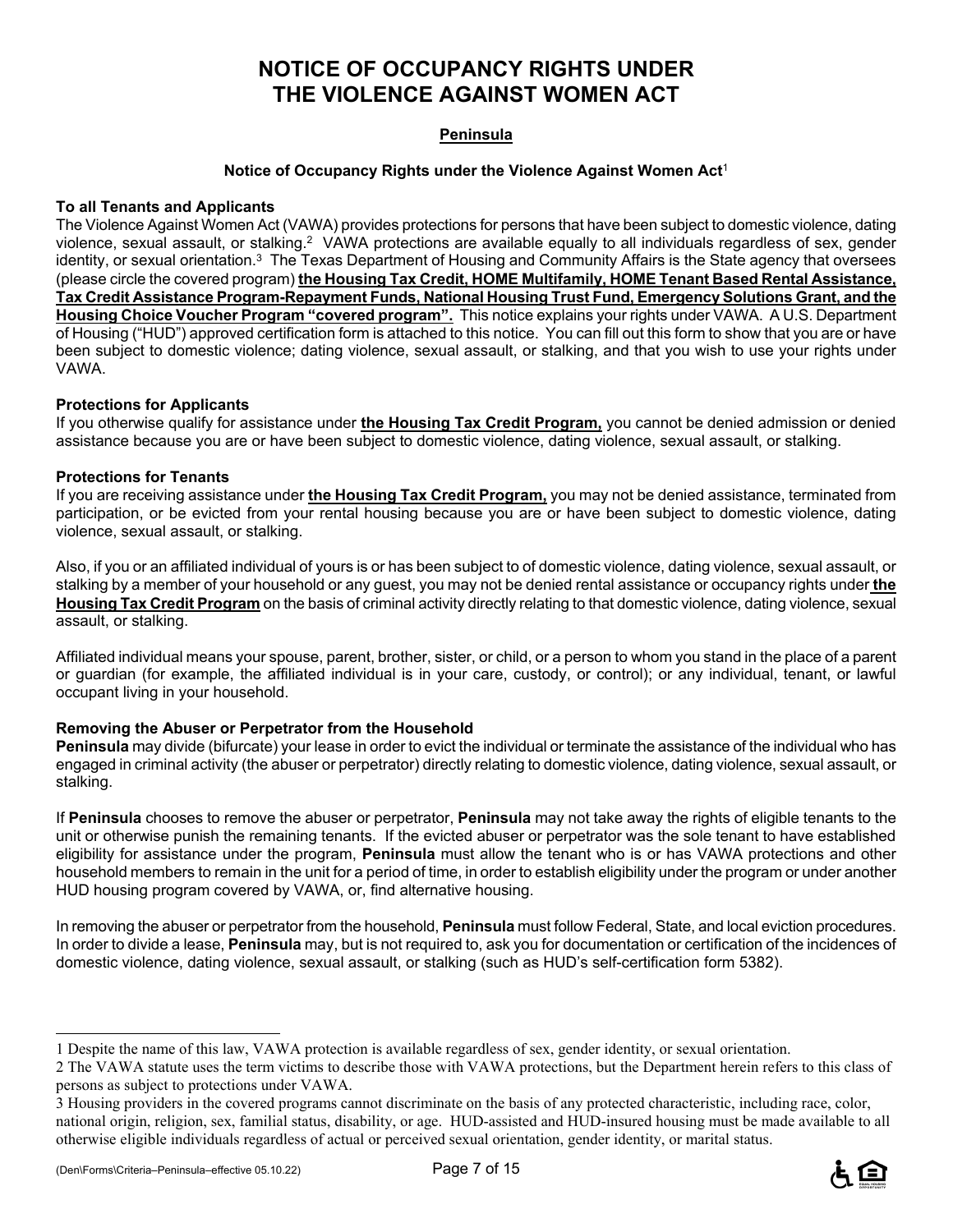#### **Moving to Another Unit**

Upon your request, **Peninsula** may permit you to move to another unit, subject to the availability of other units, and still keep your assistance. In order to approve a request, **Peninsula** may ask you to provide documentation that you are requesting to move because of an incidence of domestic violence, dating violence, sexual assault, or stalking. If the request is a request for emergency transfer, the housing provider may ask you to submit a written request or fill out a form where you certify that you meet the criteria for an emergency transfer under VAWA. The criteria are:

- **(1) You are a victim of domestic violence, dating violence, sexual assault, or stalking.** If **Peninsula** does not already have documentation that you have been subject to domestic violence, dating violence, sexual assault, or stalking, your housing provider may ask you for such documentation, as described in the documentation section below.
- **(2) You expressly request the emergency transfer. Peninsula** may choose to require that you submit a form, or may accept another written or oral request.
- **(3) You reasonably believe you are threatened with imminent harm from further violence if you remain in your current unit.** This means you have a reason to fear that if you do not receive a transfer you would suffer violence in the very near future.

#### **OR**

**You have been subject to sexual assault and the assault occurred on the premises during the 90-calendarday period before you request a transfer.** If you have been subject to sexual assault, then in addition to qualifying for an emergency transfer because you reasonably believe you are threatened with imminent harm from further violence if you remain in your unit, you may qualify for an emergency transfer if the sexual assault occurred on the premises of the property from which you are seeking your transfer, and that assault happened within the 90 calendar-day period before you expressly request the transfer.

**Peninsula** will keep confidential requests for emergency transfers by victims of domestic violence, dating violence, sexual assault, or stalking, and work to ensure the confidentiality of the location of any move by such victims and their families.

HP's emergency transfer plan provides further information on emergency transfers, and **Peninsula** must make a copy of its emergency transfer plan available to you if you ask to see it.

**Documenting You Are or Have Been a Victim of Domestic Violence, Dating Violence, Sexual Assault or Stalking Peninsula** can, but is not required to, ask you to provide documentation to "certify" that you are or have been subject to domestic violence, dating violence, sexual assault, or stalking. Such request from **Peninsula** must be in writing, and **Peninsula** must give you at least 14 business days (Saturdays, Sundays, and Federal holidays do not count) from the day you receive the request to provide the documentation. **Peninsula** may, but does not have to, extend the deadline for the submission of documentation upon your request.

You can provide one of the following to **Peninsula** as documentation. It is your choice which of the following to submit if **Peninsula** asks you to provide documentation that you are or have been a victim of domestic violence, dating violence, sexual assault, or stalking.

- A complete HUD-approved certification form (HUD form 5382) given to you by **Peninsula** with this notice, that documents an incident of domestic violence, dating violence, sexual assault, or stalking. The form will ask for your name, the date, time, and location of the incident of domestic violence, dating violence, sexual assault, or stalking, and a description of the incident. The certification form provides for including the name of the abuser or perpetrator if the name of the abuser or perpetrator is known and is safe to provide.
- A record of a Federal, State, tribal, territorial, or local law enforcement agency, court, or administrative agency that documents the incident of domestic violence, dating violence, sexual assault, or stalking. Examples of such records include police reports, protective orders, and restraining orders, among others.
- A statement, which you must sign, along with the signature of an employee, agent, or volunteer of a victim service provider, an attorney, a medical professional or a mental health professional (collectively, "professional") from whom you sought assistance in addressing domestic violence, dating violence, sexual assault, or stalking, or the effects of abuse, and with the professional selected by you attesting under penalty of perjury that he or she believes that the incident or incidents of domestic violence, dating violence, sexual assault, or stalking are grounds for protection.
- Any other statement or evidence that **Peninsula** has agreed to accept.

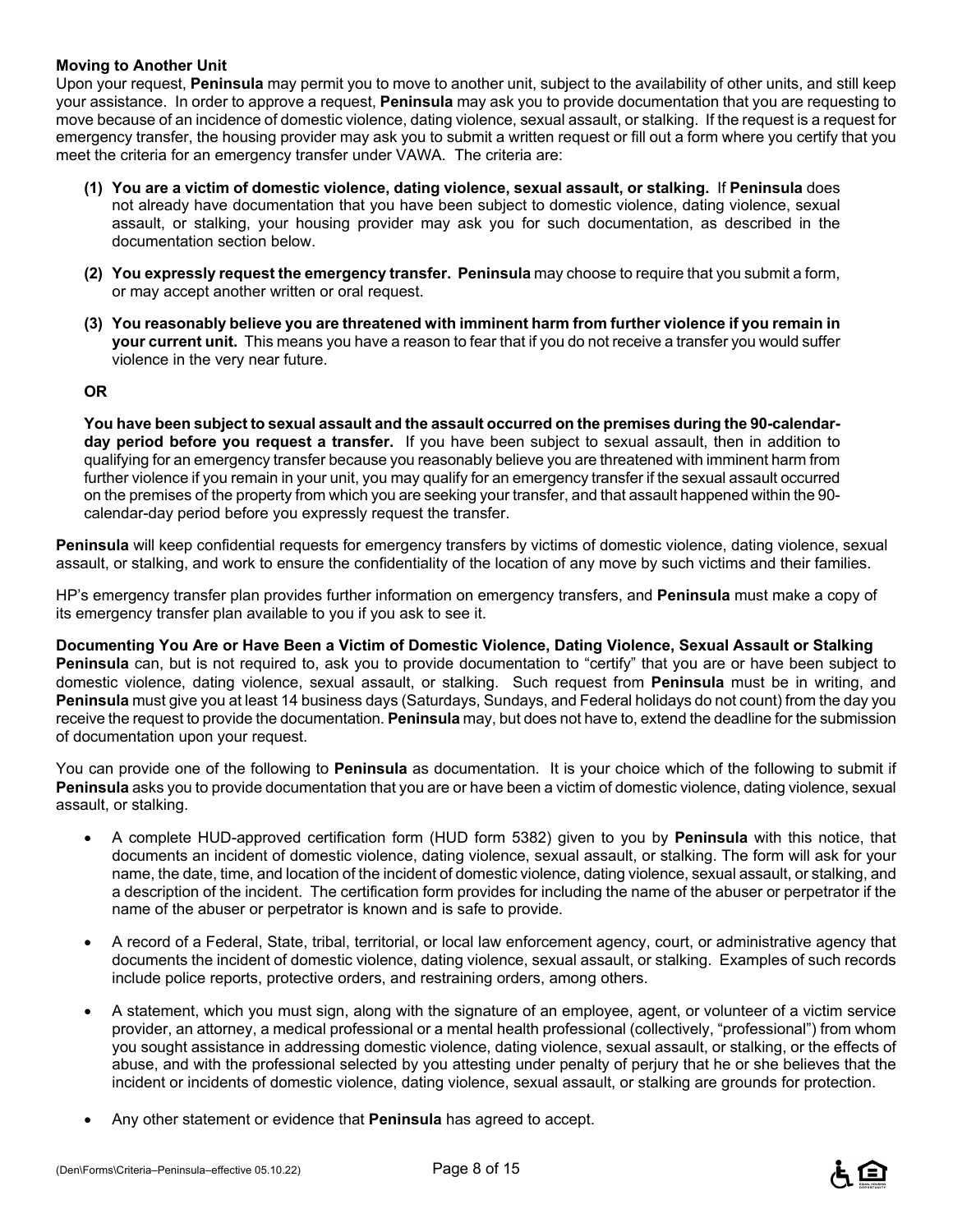If you fail or refuse to provide one of these documents within the 14 business days, **Peninsula** does not have to provide you with the protections contained in this notice.

If **Peninsula** receives conflicting evidence that an incident of domestic violence, dating violence, sexual assault, or stalking has been committed (such as certification forms from two or more members of a household each claiming to be a victim and naming one or more of the other petitioning household members as the abuser or perpetrator), **Peninsula** has the right to request that you provide third-party documentation within thirty 30 calendar days in order to resolve the conflict. If you fail or refuse to provide third-party documentation where there is conflicting evidence, **Peninsula** does not have to provide you with the protections contained in this notice.

#### **Confidentiality**

**Peninsula** must keep confidential any information you provide related to the exercise of your rights under VAWA, including the fact that you are exercising your rights under VAWA.

**Peninsula** must not allow any individual administering assistance or other services on behalf of **Peninsula** (for example, employees and contractors) to have access to confidential information unless for reasons that specifically call for these individuals to have access to this information under applicable Federal, State, or local law.

**Peninsula** must not enter your information into any shared database or disclose your information to any other entity or individual. **Peninsula**, however, may disclose the information provided if:

- You give written permission to **Peninsula** to release the information on a time limited basis.
- **Peninsula** needs to use the information in an eviction or termination proceeding, such as to evict your abuser or perpetrator or terminate your abuser or perpetrator from assistance under this program.
- A law requires **Peninsula** or your landlord to release the information.

VAWA does not limit **Peninsula** duty to honor court orders about access to or control of the property. This includes orders issued to protect a victim and orders dividing property among household members in cases where a family breaks up.

### **Reasons a Tenant Eligible for Occupancy Rights under VAWA May Be Evicted or Assistance May Be Terminated**

You can be evicted and your assistance can be terminated for serious or repeated lease violations that are not related to domestic violence, dating violence, sexual assault, or stalking committed against you. However, **Peninsula** cannot hold tenants who have been subject to domestic violence, dating violence, sexual assault, or stalking to a more demanding set of rules than it applies to tenants who have not been subject to domestic violence, dating violence, sexual assault, or stalking.

The protections described in this notice might not apply, and you could be evicted and your assistance terminated, if **Peninsula** can demonstrate that not evicting you or terminating your assistance would present a real physical danger that:

- 1) Would occur within an immediate time frame, and
- 2) Could result in death or serious bodily harm to other tenants or those who work on the property.

If **Peninsula** can demonstrate the above, **Peninsula** should only terminate your assistance or evict you if there are no other actions that could be taken to reduce or eliminate the threat.

#### **Other Laws**

VAWA does not replace any Federal, State, or local law that provides greater protection for person's subject to domestic violence, dating violence, sexual assault, or stalking. You may be entitled to additional housing protections for persons subject to domestic violence, dating violence, sexual assault, or stalking under other Federal laws, as well as under State and local laws.

#### **Non-Compliance with the Requirements of This Notice**

You may report a covered housing provider's violations of these rights and seek additional assistance, if needed, by contacting or filing a complaint with TDHCA at https://www.tdhca.state.tx.us/complaint.htm or 800-525-0657 or 817-978-5600 the HUD Fort Worth regional office, (800) -669-9777, (TTY 817-978-5595).

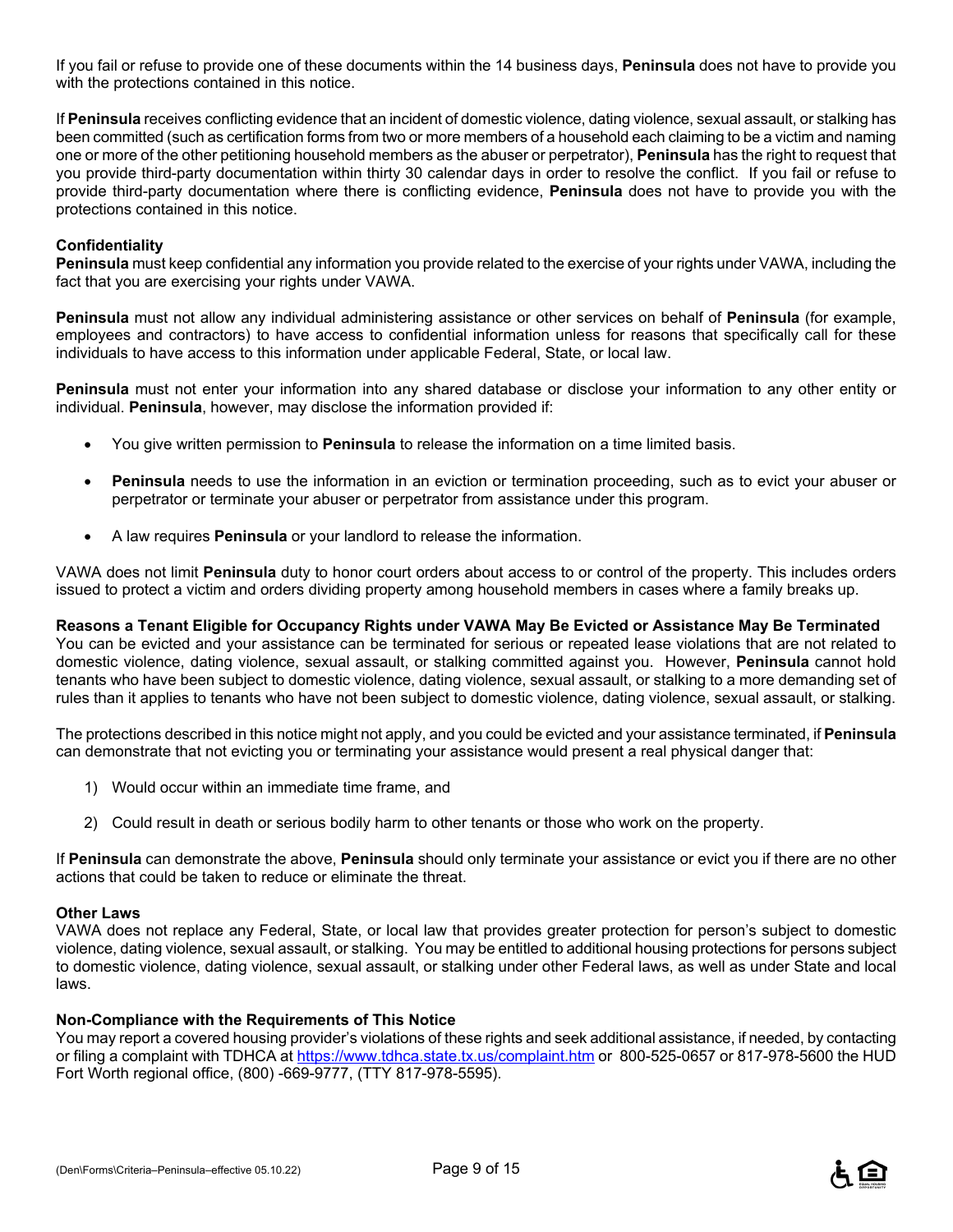#### **For Additional Information**

You may view a copy of HUD's final VAWA rule at: https://www.federalregister.gov/documents/2016/11/16/2016-25888/violence-against-women-reauthorization-act-of-2013-implementation-in-hud-housing-programs.

Additionally, **Peninsula** must make a copy of HUD's VAWA regulations available to you if you ask to see them.

For questions regarding VAWA, and/or if you need to move due to domestic violence, dating violence, sexual assault, or stalking please contact the Texas Department of Housing and Community Affairs at 512-475-3800 or 800-475-3800 (Relay Texas 800-735-2989) for assistance in locating other available housing (note, this is not a domestic violence hotline. Depending on your location, the Department may also have a listing of local service providers and advocates who can help you move to a safe and available unit. For more information regarding housing and other laws that may protect or provide additional options for survivors, call the Texas Council on Family Violence Policy Team at 1-800-525-1978.

#### **Domestic Violence, Sexual Assault and Stalking Resources**

To speak with an advocate and receive confidential support, information and referrals regarding domestic violence 24 hours a day, every day, contact the National Domestic Violence Hotline at 1-800-799-7233 or, for persons with hearing impairments, 1- 800-787-3224 (TTY). You may also visit the Texas Council on Family Violence website for a listing or local domestic violence services providers: http://tcfv.org/service-directory/?wpbdp\_view=all\_listings.

For confidential support services and referral to a local sexual assault crisis center 24 hours a day, every day, contact RAINN: Rape, Abuse, & Incest National Network: Hotline: 1-800-656-HOPE. You may also visit the Texas Association Against Sexual Assault to find local crisis centers: http://taasa.org/crisis-center-locator/.

For information regarding stalking visit the National Center for Victims of Crime's Stalking Resource Center at: https://www.victimsofcrime.org/our-programs/stalking-resource-center.

Victims of a variety of crimes my find referrals by contacting t the Victim Connect Resource Center, a project of the NCVC, through calling Victim Connect Helpline: 855-4-VICTIM (855-484-2846) or searching for local providers at: http://victimconnect.org/get-help/connect-directory/.

#### **Legal Resources - TexasLawHelp.org - www.texaslawhelp.org**

TexasLawHelp.org is a website that provides free, reliable legal information on a variety of topics such as; family law, consumer protection and debt relief, health and benefits, employment law, housing, wills and life planning, and immigration. The website offers interactive and downloadable legal forms, self-help tools and videos on legal issues, and can assist in locating local free legal services.

#### **Texas Advocacy Project, A VOICE - 1.888. 343.4414**

Advocates for Victims of Crime (A VOICE), a project of Texas Legal Services Center, provides free direct legal representation and referrals to victims of violent crime, and providing education about crime victim's rights and assistance with Crime Victims Compensation applications. Note: callers will most likely leave a message and their call will be returned by an attorney.

#### **Legal Aid for Survivors of Sexual Assault (LASSA)** - **1-844-303-SAFE (7233)**

The LASSA Hotline is answered by attorneys seven days a week. The Hotline attorneys provide sexual assault survivors with legal information and advice about legal issues that may arise following a sexual assault including crime victim's rights, housing, and safety planning.

#### **Family Violence Legal Line - 800-374-HOPE**

Texas Advocacy Project. Offers the HOPE Line, Monday -Friday 9am-5pm, staffed by attorneys can help you with a variety of legal concerns related to domestic violence, sexual assault, and stalking.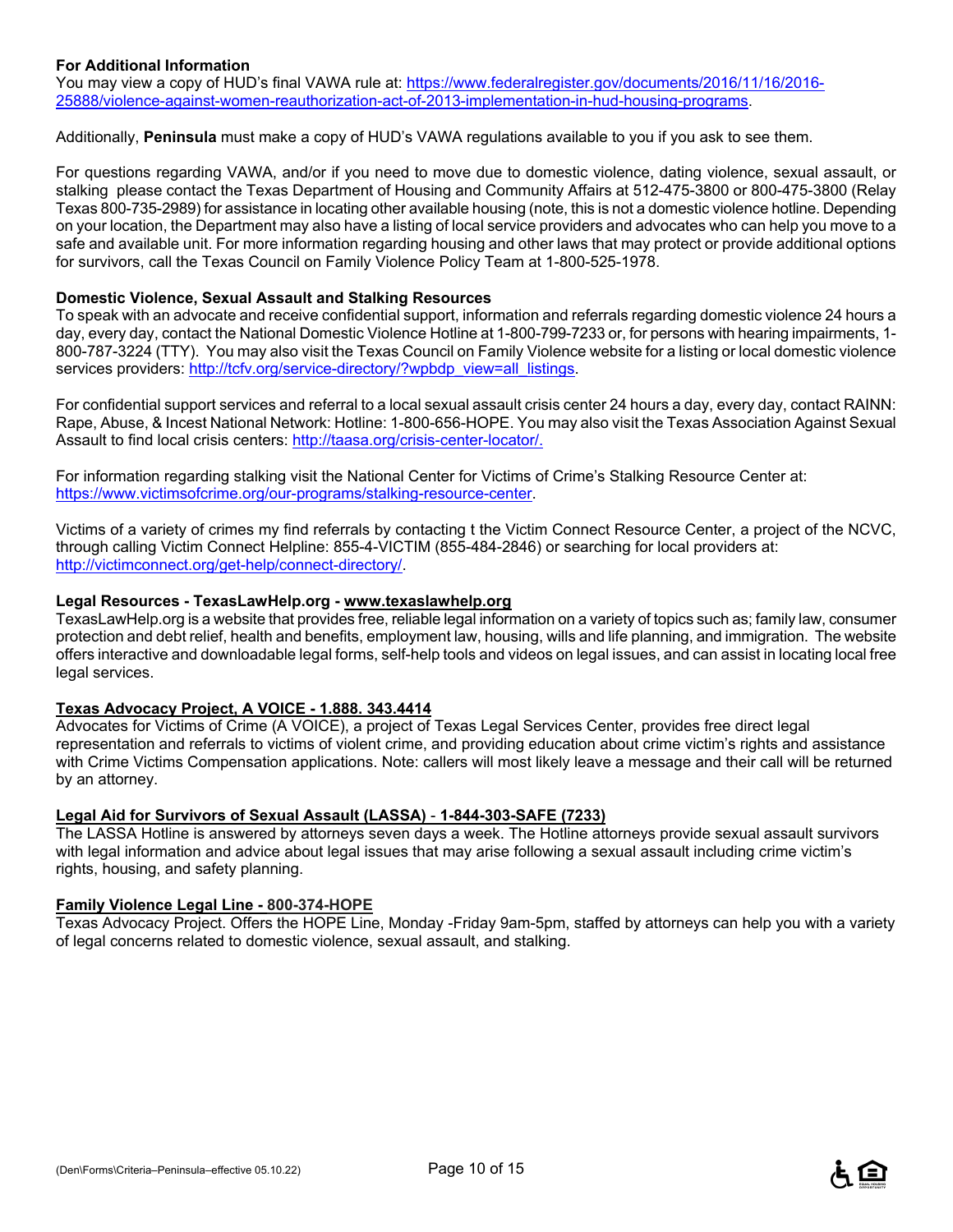**Purpose of Form:** The Violence Against Women Act ("VAWA") protects applicants, tenants, and program participants in certain HUD programs from being evicted, denied housing assistance, or terminated from housing assistance based on acts of domestic violence, dating violence, sexual assault, or stalking against them. Despite the name of this law, VAWA protection is available to victims of domestic violence, dating violence, sexual assault, and stalking, regardless of sex, gender identity, or sexual orientation.

**Use of This Optional Form:** If you are seeking VAWA protections from your housing provider, your housing provider may give you a written request that asks you to submit documentation about the incident or incidents of domestic violence, dating violence, sexual assault, or stalking.

In response to this request, you or someone on your behalf may complete this optional form and submit it to your housing provider, or you may submit one of the following types of third-party documentation:

(1) A document signed by you and an employee, agent, or volunteer of a victim service provider, an attorney, or medical professional, or a mental health professional (collectively, "professional") from whom you have sought assistance relating to domestic violence, dating violence, sexual assault, or stalking, or the effects of abuse. The document must specify, under penalty of perjury, that the professional believes the incident or incidents of domestic violence, dating violence, sexual assault, or stalking occurred and meet the definition of "domestic violence," "dating violence," "sexual assault," or "stalking" in HUD's regulations at 24 CFR 5.2003.

(2) A record of a Federal, State, tribal, territorial or local law enforcement agency, court, or administrative agency; or

(3) At the discretion of the housing provider, a statement or other evidence provided by the applicant or tenant.

**Submission of Documentation:** The time period to submit documentation is 14 business days from the date that you receive a written request from your housing provider asking that you provide documentation of the occurrence of domestic violence, dating violence, sexual assault, or stalking. Your housing provider may, but is not required to, extend the time period to submit the documentation, if you request an extension of the time period. If the requested information is not received within 14 business days of when you received the request for the documentation, or any extension of the date provided by your housing provider, your housing provider does not need to grant you any of the VAWA protections. Distribution or issuance of this form does not serve as a written request for certification.

**Confidentiality:** All information provided to your housing provider concerning the incident(s) of domestic violence, dating violence, sexual assault, or stalking shall be kept confidential and such details shall not be entered into any shared database. Employees of your housing provider are not to have access to these details unless to grant or deny VAWA protections to you, and such employees may not disclose this information to any other entity or individual, except to the extent that disclosure is: (i) consented to by you in writing in a time-limited release; (ii) required for use in an eviction proceeding or hearing regarding termination of assistance; or (iii) otherwise required by applicable law.

#### **TO BE COMPLETED BY OR ON BEHALF OF THE VICTIM OF DOMESTIC VIOLENCE, DATING VIOLENCE, SEXUAL ASSAULT, OR STALKING**

**1. Date the written request is received by victim: \_\_\_\_\_\_\_\_\_\_\_\_\_\_\_\_\_\_\_\_\_\_\_\_\_\_\_\_** 2. Name of victim:

**\_\_\_\_\_\_\_\_\_\_\_\_\_\_\_\_\_\_\_\_\_\_\_\_\_\_\_\_\_\_\_\_\_\_\_\_\_\_\_\_\_\_\_\_\_\_\_\_\_\_\_\_\_\_\_\_\_\_\_\_\_\_\_\_\_\_\_\_\_\_\_\_\_\_\_\_\_\_\_\_\_\_\_** 

**3. Your name (if different from victim's):\_\_\_\_\_\_\_\_\_\_\_\_\_\_\_\_\_\_\_\_\_\_\_\_\_\_\_\_\_\_\_\_\_\_\_\_\_\_\_\_\_\_\_\_\_\_\_\_** 

**4. Name(s) of other family member(s) listed on the lease:** 

**5. Residence of victim: \_\_\_\_\_\_\_\_\_\_\_\_\_\_\_\_\_\_\_\_\_\_\_\_\_\_\_\_\_\_\_\_\_\_\_\_\_\_\_\_\_\_\_\_\_\_\_\_\_\_\_\_\_\_\_\_\_\_\_\_\_\_\_\_**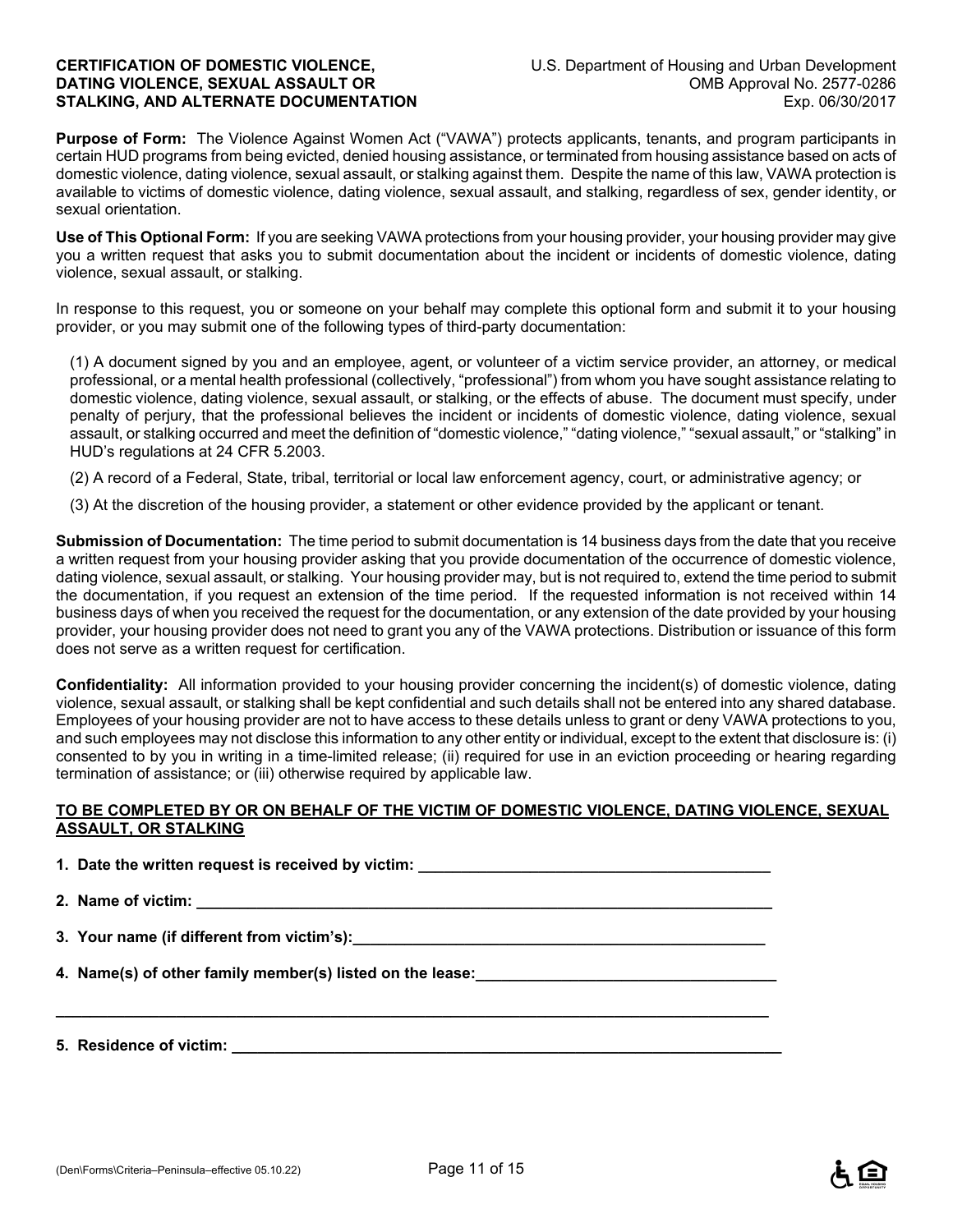| 6. Name of the accused perpetrator (if known and can be safely disclosed):_ |  |  |
|-----------------------------------------------------------------------------|--|--|
|                                                                             |  |  |

**7. Relationship of the accused perpetrator to the victim:\_\_\_\_\_\_\_\_\_\_\_\_\_\_\_\_\_\_\_\_\_\_\_\_\_\_\_\_\_\_\_\_\_\_\_** 

**8. Date(s) and times(s) of incident(s) (if known):\_\_\_\_\_\_\_\_\_\_\_\_\_\_\_\_\_\_\_\_\_\_\_\_\_\_\_\_\_\_\_\_\_\_\_\_\_\_\_\_\_\_\_ \_\_\_\_\_\_\_\_\_\_\_\_\_\_\_\_\_\_\_\_\_\_\_\_\_\_\_\_\_\_\_\_\_\_\_\_\_\_\_\_\_\_\_\_\_\_\_\_\_\_\_\_\_\_\_\_\_\_\_\_\_\_\_\_\_** 

**\_\_\_\_\_\_\_\_\_\_\_\_\_\_\_\_\_\_\_\_\_\_\_\_\_\_\_\_\_\_\_\_\_\_\_\_\_\_\_\_\_\_\_\_\_\_\_\_\_\_\_\_\_\_\_\_\_\_\_\_\_\_\_\_\_\_\_\_\_\_\_\_\_\_\_\_\_\_\_\_\_\_** 

#### **10. Location of incident(s):\_\_\_\_\_\_\_\_\_\_\_\_\_\_\_\_\_\_\_\_\_\_\_\_\_\_\_\_\_\_\_\_\_\_\_\_\_\_\_\_\_\_\_\_\_\_\_\_\_\_\_\_\_\_\_\_\_\_\_\_\_**

| In your own words, briefly describe the incident(s): |  |  |  |
|------------------------------------------------------|--|--|--|
|                                                      |  |  |  |
|                                                      |  |  |  |
|                                                      |  |  |  |
|                                                      |  |  |  |

This is to certify that the information provided on this form is true and correct to the best of my knowledge and recollection, and that the individual named above in Item 2 is or has been a victim of domestic violence, dating violence, sexual assault, or stalking. I acknowledge that submission of false information could jeopardize program eligibility and could be the basis for denial of admission, termination of assistance, or eviction.

Signature \_\_\_\_\_\_\_\_\_\_\_\_\_\_\_\_\_\_\_\_\_\_\_\_\_\_\_\_\_\_\_\_\_\_Signed on (Date) \_\_\_\_\_\_\_\_\_\_\_\_\_\_\_\_\_\_\_\_\_\_\_\_\_\_\_

**Public Reporting Burden:** The public reporting burden for this collection of information is estimated to average 1 hour per response. This includes the time for collecting, reviewing, and reporting the data. The information provided is to be used by the housing provider to request certification that the applicant or tenant is a victim of domestic violence, dating violence, sexual assault, or stalking. The information is subject to the confidentiality requirements of VAWA. This agency may not collect this information, and you are not required to complete this form, unless it displays a currently valid Office of Management and Budget control number.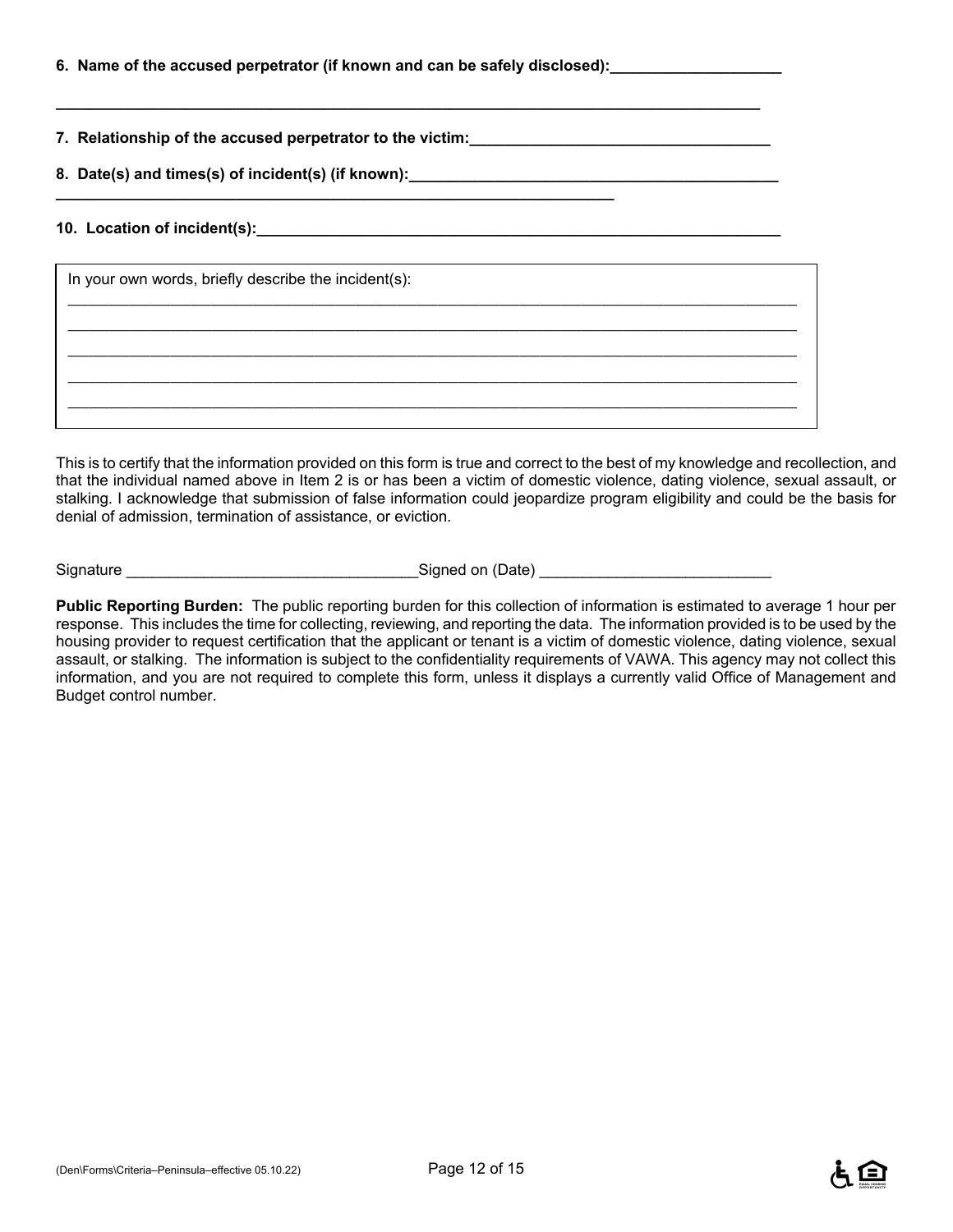#### **Peninsula**

#### **Model Emergency Transfer Plan for Victims of Domestic Violence, Dating Violence, Sexual Assault, or Stalking**

#### **Emergency Transfers**

**Peninsula** is concerned about the safety of its tenants, and such concern extends to tenants who are victims of domestic violence, dating violence, sexual assault, or stalking. In accordance with the Violence Against Women Act (VAWA),4 **Peninsula** allows tenants who are victims of domestic violence, dating violence, sexual assault, or stalking to request an emergency transfer from the tenant's current unit to another unit. The ability to request a transfer is available regardless of sex, gender identity, or sexual orientation.5 The ability of **Peninsula** to honor such request for tenants currently receiving assistance, however, may depend upon a preliminary determination that the tenant is or has been a victim of domestic violence, dating violence, sexual assault, or stalking, and on whether **Peninsula** has another dwelling unit that is available and is safe to offer the tenant for temporary or more permanent occupancy.

This plan identifies tenants who are eligible for an emergency transfer, the documentation needed to request an emergency transfer, confidentiality protections, how an emergency transfer may occur, and guidance to tenants on safety and security. This plan is based on a model emergency transfer plan published by the U.S. Department of Housing and Urban Development (HUD), the Federal agency that oversees that **Housing Tax Credit/Bond Program** is in compliance with VAWA.

#### **Eligibility for Emergency Transfers**

A tenant who is a victim of domestic violence, dating violence, sexual assault, or stalking, as provided in HUD's regulations at 24 CFR part 5, subpart L is eligible for an emergency transfer, if: the tenant reasonably believes that there is a threat of imminent harm from further violence if the tenant remains within the same unit. If the tenant is a victim of sexual assault, the tenant may also be eligible to transfer if the sexual assault occurred on the premises within the 90-calendar-day period preceding a request for an emergency transfer.

A tenant requesting an emergency transfer must expressly request the transfer in accordance with the procedures described in this plan.

Tenants who are not in good standing may still request an emergency transfer if they meet the eligibility requirements in this section.

#### **Emergency Transfer Request Documentation**

To request an emergency transfer, the tenant shall notify **Peninsula** management office and submit a written request for a transfer to **Peninsula** located at 4855 West Fuqua; Houston, TX 77045**. Peninsula** will provide reasonable accommodations to this policy for individuals with disabilities. The tenant's written request for an emergency transfer should include either:

- 1. A statement expressing that the tenant reasonably believes that there is a threat of imminent harm from further violence if the tenant were to remain in the same dwelling unit assisted under **Peninsula** program; OR
- 2. A statement that the tenant was a sexual assault victim and that the sexual assault occurred on the premises during the 90-calendar-day period preceding the tenant's request for an emergency transfer.

#### **Confidentiality**

÷



<sup>4</sup> Despite the name of this law, VAWA protection is available to all victims of domestic violence, dating violence, sexual assault, and stalking, regardless of sex, gender identity, or sexual orientation.

<sup>5</sup> Housing providers cannot discriminate on the basis of any protected characteristic, including race, color, national origin, religion, sex, familial status, disability, or age. HUD-assisted and HUD-insured housing must be made available to all otherwise eligible individuals regardless of actual or perceived sexual orientation, gender identity, or marital status.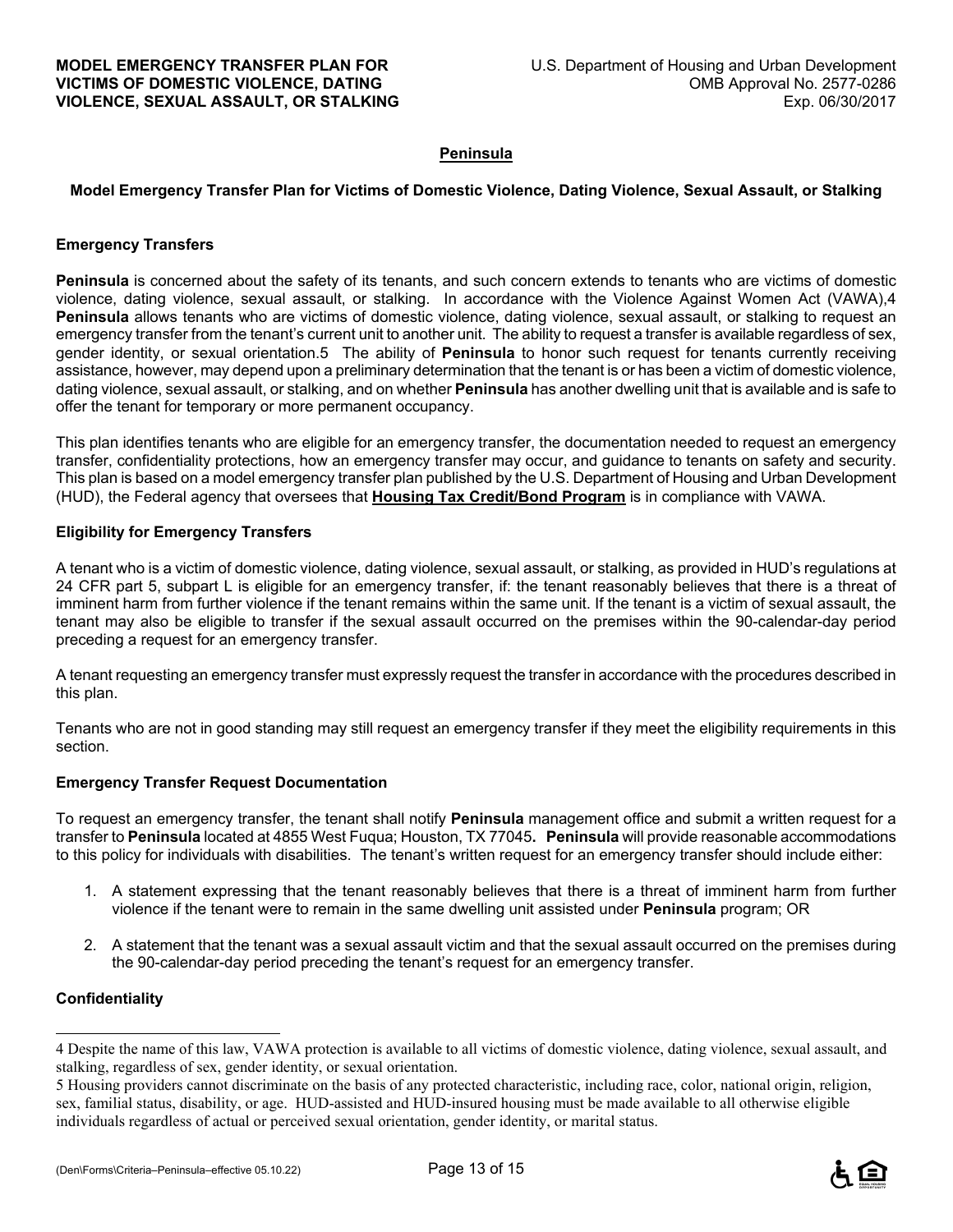**Peninsula** will keep confidential any information that the tenant submits in requesting an emergency transfer, and information about the emergency transfer, unless the tenant gives **Peninsula** written permission to release the information on a time limited basis, or disclosure of the information is required by law or required for use in an eviction proceeding or hearing regarding termination of assistance from the covered program. This includes keeping confidential the new location of the dwelling unit of the tenant, if one is provided, from the person(s) that committed an act(s) of domestic violence, dating violence, sexual assault, or stalking against the tenant. See the Notice of Occupancy Rights under the Violence Against Women Act For All Tenants for more information about **Peninsula** responsibility to maintain the confidentiality of information related to incidents of domestic violence, dating violence, sexual assault, or stalking.

#### **Emergency Transfer Timing and Availability**

**Peninsula** cannot guarantee that a transfer request will be approved or how long it will take to process a transfer request. **Peninsula** will, however, act as quickly as possible to move a tenant who is a victim of domestic violence, dating violence, sexual assault, or stalking to another unit, subject to availability and safety of a unit. If a tenant reasonably believes a proposed transfer would not be safe, the tenant may request a transfer to a different unit. If a unit is available, the transferred tenant must agree to abide by the terms and conditions that govern occupancy in the unit to which the tenant has been transferred. **Peninsula** may be unable to transfer a tenant to a particular unit if the tenant has not or cannot establish eligibility for that unit.

If **Peninsula** has no safe and available units for which a tenant who needs an emergency is eligible, **Peninsula** will assist the tenant in identifying other housing providers who may have safe and available units to which the tenant could move. At the tenant's request, **Peninsula** will also assist tenants in contacting the local organizations offering assistance to victims of domestic violence, dating violence, sexual assault, or stalking that are attached to this plan.

#### **Safety and Security of Tenants**

Pending processing of the transfer and the actual transfer, if it is approved and occurs, the tenant is urged to take all reasonable precautions to be safe.

Tenants who are or have been victims of domestic violence are encouraged to contact the National Domestic Violence Hotline at 1-800-799-7233, or a local domestic violence shelter, for assistance in creating a safety plan. For persons with hearing impairments, that hotline can be accessed by calling 1-800-787-3224 (TTY).

Tenants who have been victims of sexual assault may call the Rape, Abuse & Incest National Network's National Sexual Assault Hotline at 800-656-HOPE, or visit the online hotline at https://ohl.rainn.org/online/.

Tenants who are or have been victims of stalking seeking help may visit the National Center for Victims of Crime's Stalking Resource Center at https://www.victimsofcrime.org/our-programs/stalking-resource-center.

**Attachment:** Local organizations offering assistance to victims of domestic violence, dating violence, sexual assault, or stalking.